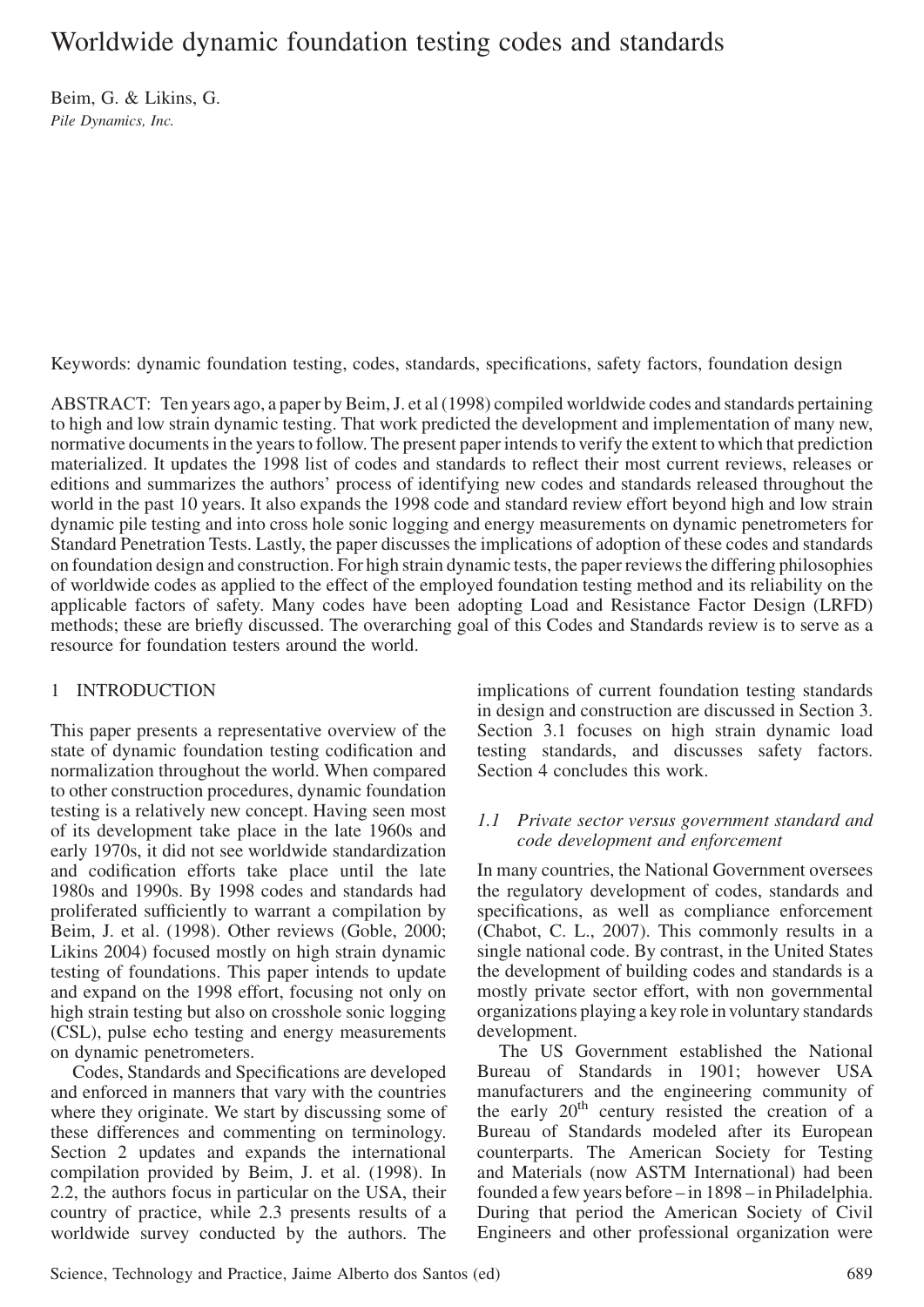also developing standard specifications for various industries. The by-laws of ASTM proclaimed its dedication to the development and unification of standard methods of testing (ASTM, 1998).

Private sector codes and standards developed in the US thus consist of procedural recommendations that aim to reflect state of the art and consensus industry practice, but, unlike many national codes, are not enforceable until legislation to adopt them is passed by State or Local government. One exception to the private sector code development effort is the Standard Specification for Highway Bridges, developed by the American Association of State Highway Officials (AASHTO), which is a government entity.

# 1.2 Nomenclature and usage

Beim, J. et al. (1998) note that in most cases specifications and standards describe testing procedures, while codes tend to describe a design and construction practice. Specifications and standards often become part of more encompassing construction codes such as the US-based International Building Code (IBC, 2006). While we attempt to be consistent with the nomenclature used in that original paper we heed the authors' advice that sometimes these documents are indistinguishable from each other, and acknowledge that some misnomers may occur in our work. Furthermore, the authors include manuals of practice issued by industry organizations when discussing the USA.

Dynamic foundation testing often refers solely to high and low strain dynamic testing; in the present paper, however, we include codes and standards relating to CSL and energy measurements on SPT tests. Low strain dynamic testing is sometimes referred to as pulse echo testing in the industry and in this paper.

# 2 COMPILATION OF CODES AND STANDARDS

# 2.1 United States of America

In the United States, codes, standards and specifications that normalize, accept or recommend nondestructive testing were already in existence in 1998. Ten years later, many existing standards have seen updates and revisions and new publications have emerged, some of them pertaining to crosshole sonic logging. These documents have also become more widely referenced by both the public and private sectors. We discuss some of the most relevant ones in the following paragraphs.

ASTM standards are widely recognized and referenced around the world as minimum requirements and correct testing procedures. ASTM D-4945-00 (ASTM, 2000) standardizes procedures for performing high strain dynamic testing. It was originally adopted in 1986 and is, at the time of writing of this paper, in the process of being revised. The standard for low strain integrity testing, ASTM D-5882-07 (ASTM, 2007), was adopted originally in 1995 and was revised in 2007 without major changes. ASTM recommends normalization of results from Standard Penetration Tests (ASTM, 1999) and requires it when SPT results are used to determine the liquefaction potential of sands (ASTM, 2004). D-4633-05 (ASTM, 2005), originally adopted in 1986 and substantially revised in 2005, states that the only accepted means of determining energy for normalization of N-values is by force and velocity measurements. ASTM did not have a standard for CSL in 1998. ASTM D-6760-02, at the time of writing of this paper under revision without major changes being proposed, standardizes the CSL procedure and was adopted originally in 2002 (ASTM, 2002).

The American Association of State Highway and Transportation Officials (AASHTO) and the Federal Highway Administration (FHWA) jointly produce design codes and guideline specifications for foundation installation on transportation projects. State Highway Departments (also known as Departments of Transportation or DOTs) then adopt AASHTO specifications, reference it, or modify the guideline document. The Standard Specifications for Highway Bridges (AASHTO 2003) which was in place in 1998 and included a section on dynamic testing, has been superseded by the AASHTO Load and Resistance Factor Design Bridge (LRFD) Design Specifications (AASHTO 2007). This newer document, as did the superseded one, allows load testing by either dynamic or static methods. The document T-298-99 (AASHTO, 1999), originally published in 1993, standardizes the methodology for performing dynamic foundation testing on driven piles, drilled shafts, micropiles and continuous flight auger cast piles. Most State DOTs (e.g. Kentucky, New Hampshire, Ohio, West Virginia and others) have provisions modeled after AASHTO for allowing high strain dynamic testing methods to confirm foundation quality. AASHTO's draft proposed construction specifications for drilled shafts is expected to specify that CSL be used as a regular inspection method, while making reference to other non destructive test methods such as pulse echo testing as well. Some State DOTs (for example West Virginia DOT, 2003) already specify the execution of crosshole sonic logging in drilled shafts; others will likely follow suit.

Several building codes existed in the US up to 1999. These are gradually being phased out, as the three main regional building codes joined together in 2000 to produce a national one (IBC, 2006) which treats static load testing and dynamic pile testing as essentially equivalent. It is an Allowable Stress Design (ASD) code and assigns a global safety factor of 2.0 to either test. Similarly to the process of adoption of AASHTO documents by States Departments of Transportation, the International Building Code is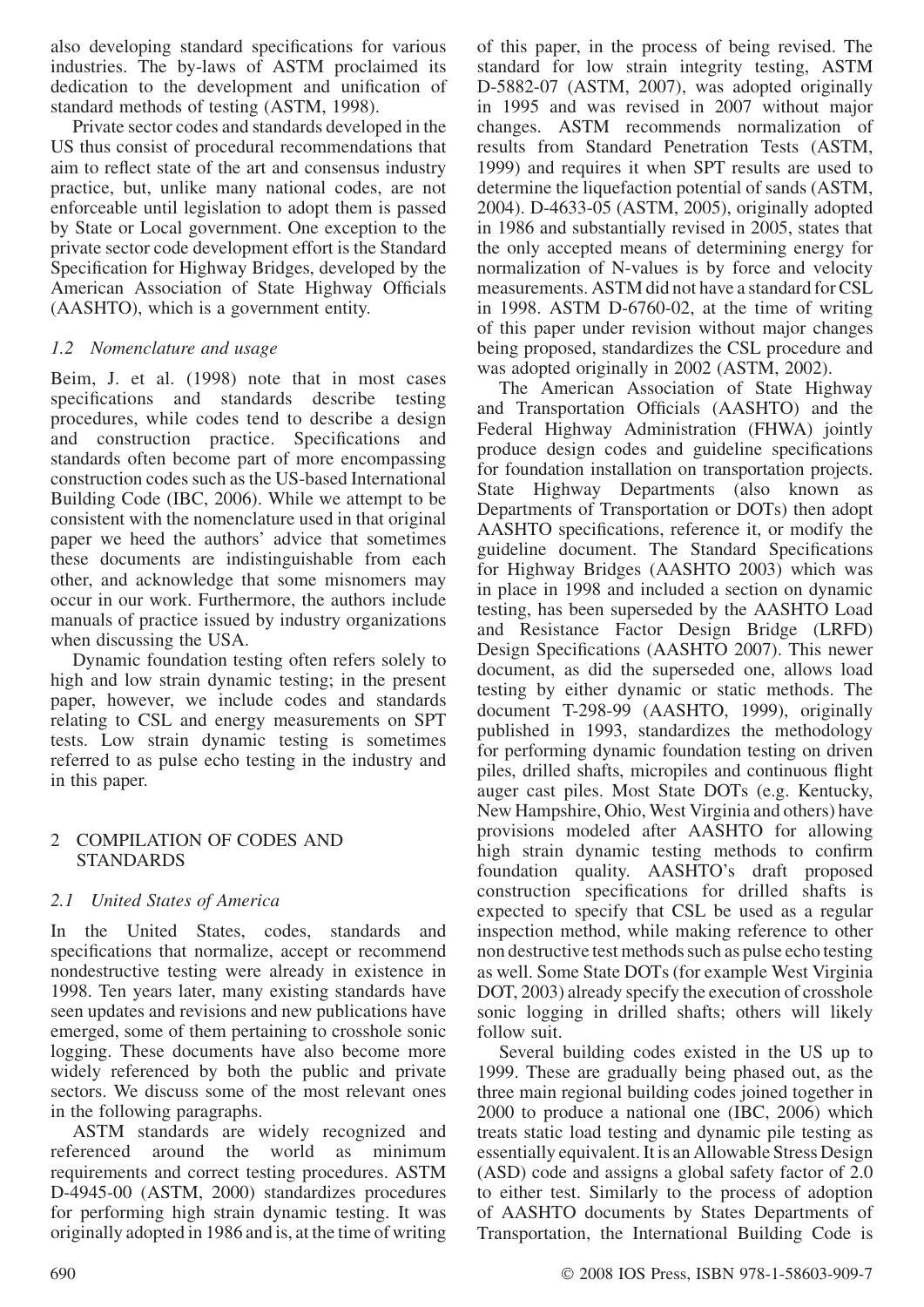adopted with or without modifications by States, Counties or Cities.

A manual used by the USA Army Corp of Engineers as the basis for planning, design and construction of pile foundations for civil works structures (USACOE, 1993) was made available to the industry through its publication by the American Society of Civil Engineers. It guides geotechnical and structural engineers to incorporate high strain dynamic testing in the control of pile driving operations and in geotechnical as built analysis.

The Deep Foundations Institute issues manuals of practice for the deep foundations industry. While in 1998 it already recognized the practice of dynamic testing in construction (DFI, 1997) it has since published the Manual for Non Destructive Testing and Evaluation of Drilled Shafts (DFI, 2004) that recommends procedures for CSL, low strain pulse echo integrity testing, and high strain dynamic testing.

The American Society of Civil Engineers Standard Guidelines for the Design and Installation of Pile Foundation'' (ASCE, 1996) refers to dynamic testing as routine practice and takes the approach of multiplying partial safety factors to obtain the overall factor of safety. This document is currently undergoing a revision process and the draft document includes both crosshole sonic logging and low strain integrity testing as viable options for assessing foundation quality. It is also expected to include both ASD and Load and Resistance Factor Design (LRFD) provisions, allowing a leaner design when more testing is performed (Likins, 2004).

The Installation Specifications for Driven Piles (PDCA, 2007) includes dynamic foundation testing methods in quality control. Recommended Design Specification for Driven Bearing Piles (PDCA, 2001) contains two design procedures – ASD and LRFD – and allows the performance of high strain dynamic tests. This document also reduces the safety factor, or increases the resistance factor, when the amount of testing increases with the reasoning that more tests reduce uncertainties. These industry consensus documents are produced in a form suitable for adoption by reference in general building codes.

# 2.2 Other countries

Information Codes, Standards and Specifications of countries other than the USA were obtained primarily by sending a survey (APPENDIX) to 472 individuals who perform one or more forms of dynamic foundation testing. The authors consider these individuals sufficiently knowledgeable about the state of the industry in their country of practice for their responses to be deemed accurate. Forty nine practitioners from 28 different countries answered the survey.

In 1998 six countries other than the United States were identified as having a National Code and/or a widely accepted Industry Standard pertaining to High Strain Dynamic Load Testing – Australia, Brazil, Canada, China, Germany (at that point in draft format), and the United Kingdom. Four of those (Australia, China, Germany and the United Kingdom) had a National Code and/or an Industry Standard pertaining to Low Strain Dynamic Testing as well. France had a Low Strain but not a High Strain Dynamic Testing code. China, France and the UK had documents normalizing or recommending the use of CSL for quality control of drilled shafts (Beim J, et al, 1998). In the past 10 years many of these documents have been or are in the process of being updated. We refer the reader to the 1998 paper for the relevant aspects of these codes; the following paragraphs mostly discuss changes, updates or modifications.

An updated version of the Australian National code (SAA, 1995) is slated for publication in 2008 and will give more emphasis to foundation testing, including, in addition to the current sections on high and low strain dynamic load tests, provisions for cross hole sonic logging and rapid load testing (Chambers, 2007).

Brazil has updated its high strain dynamic load testing standard in 2007 to include additional details on test execution, instrument calibration and to require one CAPWAP<sup>®</sup> analysis (the software is mentioned by name on the standard) per pile tested (ABNT, 2007).

In 1998, the only Canadian province that included dynamic load testing in its code was Ontario. While CAN/CSA-S6-06, the Ontario bridge code (CSA, 2006), is still enforced only in Ontario, it is now adopted by policy in other provinces and municipalities (Gillespie, 2007). In addition, the British Columbia Ministry of Transportation issued a supplement to the Ontario document (British Columbia Ministry of Transportation, 2007) that includes additional comments regarding high strain dynamic load testing and force and velocity measurements for the determination of SPT hammer energy. The supplement is required in British Columbia for bridge design and supersedes CAN/CSA-S6-06. In Canada, structures other than bridges have to comply with the National Building Code of Canada (NRCC, 2005). This enforceable code is similar to the other two codes in the resistance factor it specifies for dynamic tests.

China, a country that by 1998 had several provincial specifications and a code allowing high strain dynamic load testing of foundations, now exhibits a myriad of documents covering not only high but also low strain dynamic load testing and CSL. These documents are published by various ministries (enforceable codes at the national level), provinces, municipalities and non-governmental industry organizations. Of the test methods the authors have researched, only SPT energy measurements are not normalized. Table 1 summarizes the information.

European countries cited by Beim J. (1998) have, as other nations, updated their specifications and codes.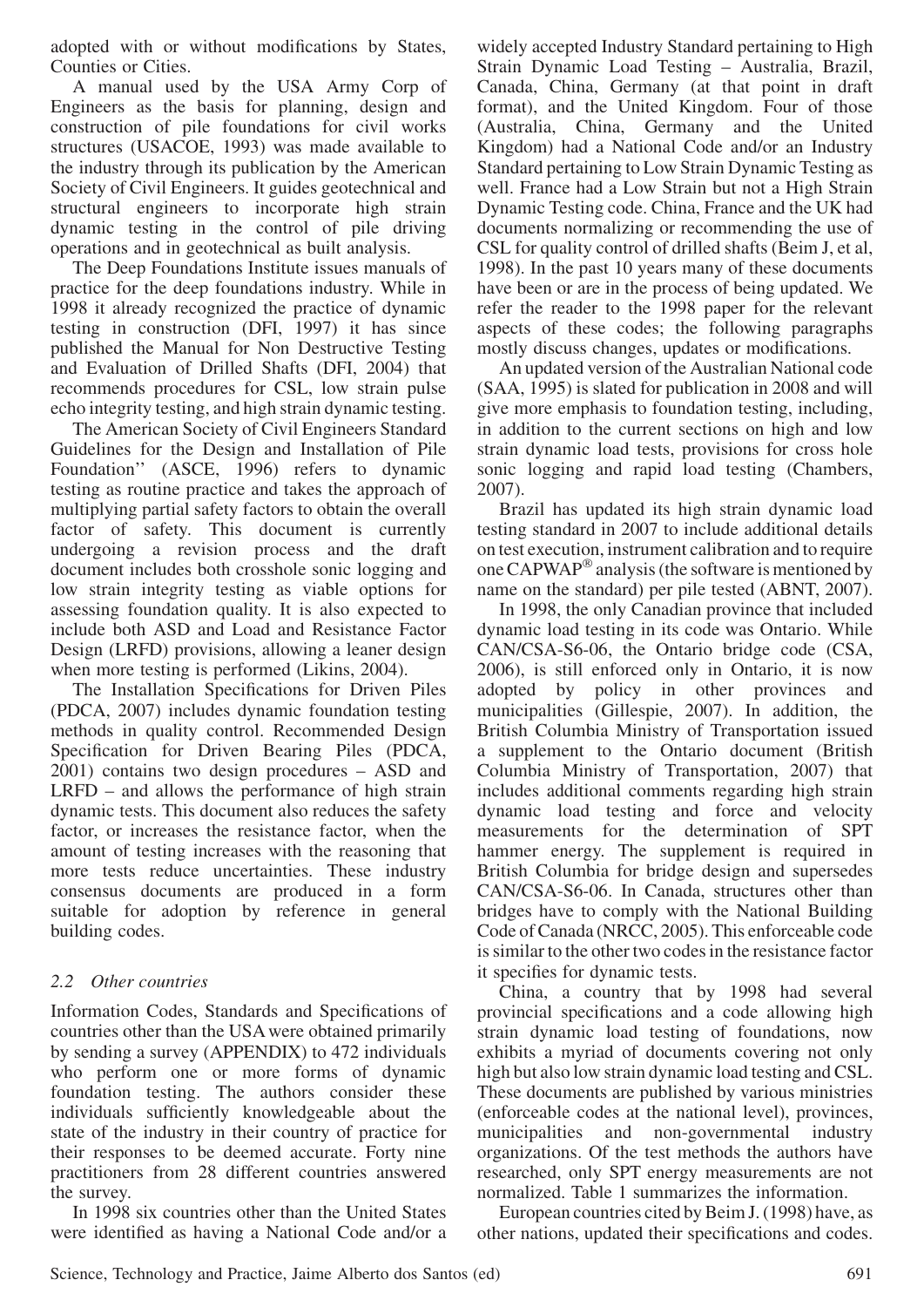Table 1. Specifications, codes and standards in China (Liu, 2007)

| Name                         | Serial No.    | Scope of         |
|------------------------------|---------------|------------------|
|                              |               | standard         |
| Specifications for           | $(TJ1254-98)$ | Design and       |
| foundation piles for port    |               | construction     |
| engineering                  |               |                  |
| Specifications for pre       | $(TJ 261-97)$ | Design and       |
| tensioned large diameter     |               | construction     |
| concrete pipe piles for port |               |                  |
| engineering                  |               |                  |
| Specifications for Pile      | (JTJ249-      | Pile dynamic     |
| dynamic testing for port     | 2001)         | testing          |
| engineering                  |               |                  |
| Technical specifications     | (ECS21.90)    | <b>CSL</b>       |
| for concrete defect          |               |                  |
| examination with super       |               |                  |
| sonic wave                   |               |                  |
| Pile static load testing     | JTJ255-2002   | Static pile test |
| specifications for port      |               |                  |
| engineering                  |               |                  |
| Code of pile bearing         | DB32/T291-    | Pile testing     |
| capacity testing using self  | 1999          | with self        |
| balancing method             |               | balancing        |
|                              |               | method           |
| Technical specifications     | JGJ94-94      | Design and       |
| for pile foundation of       |               | construction     |
| building                     |               |                  |
| Technical specifications     | JGJ106-2003   | Dynamic pile     |
| for pile foundation          |               | testing, static  |
| examination of building      |               | pile testing     |
| Technical specifications     | JTJ/T272-99   | Dynamic pile     |
| for non destructive          |               | testing and CSL  |
| concrete testing for port    |               |                  |
| engineering                  |               |                  |
| Design standard for          | (GB50007-     | Design           |
| foundation of buildings      | 2002)         |                  |
|                              |               |                  |

We briefly review their present situation, noting that Eurocode (discussed in more detail later in this paper) is in the process of changing the landscape of codification in the region.

In France, low strain testing (AFNOR, 1993) and crosshole sonic logging (AFNOR, 2000) norms were in place in 1998 and have been updated; the codification of high strain dynamic load tests has since emerged but is still an experimental norm (AFNOR, 1997).

In 1998, several German DIN codes pertaining to foundations existed and were enforced, however procedures for performing dynamic tests (based on recommendations from the German Society of Geotechnics) have evolved in the past decade from draft to final recommendations for both low and high strain dynamic testing (DGGT, 2007).

As is the case in the United States, no government code exists in the United Kingdom. The industry however, has for long followed the specifications of the Institution of Civil Engineers for low and high strain dynamic tests. That document is now on its second edition (ICE, 2007).

In Sweden, work is being done to reconcile the recommendations of the Commission on Pile Research and of the Swedish Geotechnical Institute and the latest edition of national code for highway bridges (SNRA, 2004) with the European Standards that will be used in a year or two (Grävare, 2007).

Our survey has also identified a handful of countries where codification of foundation testing either had not been identified by Beim J. (1998), or has emerged in the past 10 years.

National codes for low strain integrity testing (VMC, 2005a) and for cross hole sonic logging (VMC, 2005b), which are based on ASTM standards, now exist in Vietnam. No codes mention high strain dynamic testing.

In Argentina, in spite of the absence of national codes or specifications, high strain dynamic load tests are now sometimes required by provincial governments. Low strain tests, while not accepted for bridge foundations, are often required by private owners. Cross hole sonic logging has recently started to be required for bridge foundations by certain provincial transportation officials (Prato, 2007).

The Egyptian Code for Soil Mechanics and Foundations, first issued in 1991, reflects the use and acceptance of the Low-Strain, High-Strain Dynamic Testing of piles and its associated analyses. The latest version (RCHBPP, 2006) of the code describes and accepts the use the integrity testing of piles by means of Cross-hole Sonic Logging.

Although Mexico does not have a national code pertaining to foundation testing, the Mexico City Code (Mexico DF, 2004) is now based on LRFD design and refers to high strain testing as an alternative method.

A similar situation exists in the Philippines – specifications for foundation testing are dependent on the location and nature of the project. For buildings more than 4 storeys high and in larger cities like Manila, and for government projects, integrity tests (low strain or CSL) and load tests (dynamic or static) are required (Reyes, 2007).

The Public Works Department of the Malaysian government is currently sponsoring the development of guidelines and specifications for high strain dynamic pile testing (JKR, 2005).

The Ministry of Surface Transport Specification from the Indian Roads Congress (MOST 1988), currently under revision, briefly mentions dynamic pile testing. India also has a basic document governing pulse echo testing (BIS, 2001) which is due to be revised at a yet unspecified future date. There are no codes or guidelines for CSL in India (Vaidya, 2007).

The Qatar Construction Specifications (QCS, 2002) allows ''alternative methods for testing piles'', including pulse echo testing and sonic logging for integrity, and dynamic load testing for capacity determination.

Denmark's Code of Practice for foundation engineering (DGI, 1998) allows the performance of dynamic load tests as a possibility (although with the same partial safety factor as the ''Danish Driving formula'') but does not mention pulse echo testing or cross hole sonic logging tests. As of January 2008 the Eurocode with the approved Danish Annex will be in force in Denmark.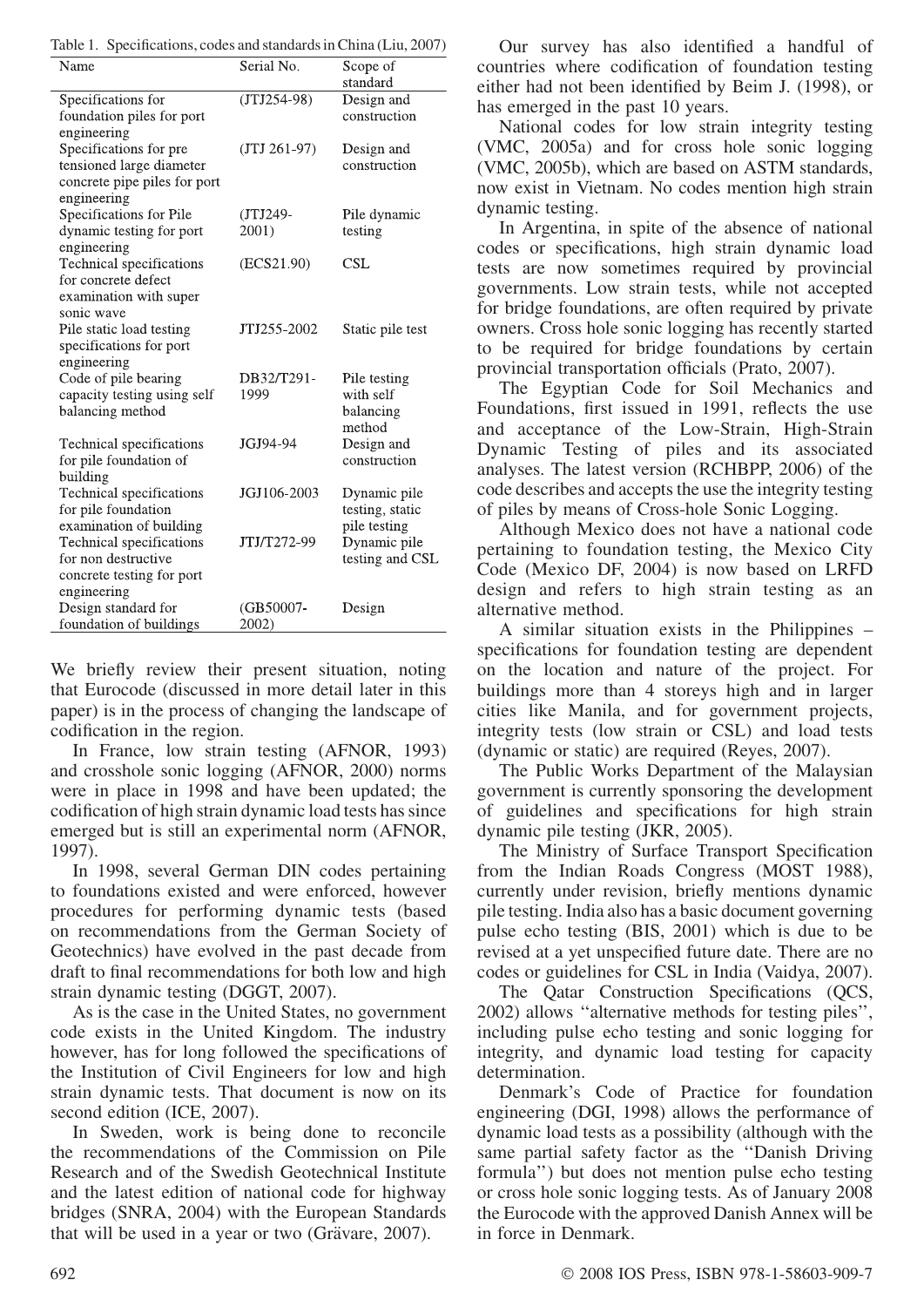Similarly, the Polish Code offers some guidance on high strain testing, but not on integrity testing methods (PCSN, 1983). It is currently being used in conjunction with the Pre-Norms of Eurocode (Maciocha, 2007).

The emergence of Eurocode is one of the most significant development in codification in the past 10 years – and one that will no doubt affect a large number of countries. Structural Eurocodes – commonly referred to as Eurocodes – are a set of ten European Standards that contain common structural rules for the design of buildings and civil engineering structures. Eurocodes are managed by CEN (Comité Européen de Normalisation) which is comprised by the national standards bodies of all European Union countries plus Iceland, Norway, Switzerland and Liechtenstein (CEN, 2007). Volume 7 of the Eurocode pertains to geotechnical design (CEN, 1997).

Each European country is currently developing National Annexes which translate and complement Eurocode. These Annexes will then be adopted and enforced by each nation. National Annexes will include Nationally Determined Parameters specific to individual member states. These national parameters will allow the EU member states to choose the level of safety applicable to works in their territory, will contain country-specific data, and, when alternative methods are allowed in the Eurocode, will state the method to be used by the country. National Annexes should not, however, alter any provisions of Eurocode (CEN, 2003).

Eurocode is a progressive LRFD code (Likins 2004) that allows high strain dynamic testing, specifies a minimum number of load tests per job site, and allows the use a lower safety factor when more tests (static or dynamic) are conducted.

Eurocode also allows low strain dynamic testing for integrity verification but is not definitive in its reference to CSL (Klingmüller, 2007).

For Standard Penetration Tests, a European Standard developed jointly by European Committee for Standardization and the International Standards Organization specifies that the driving energy per impact be checked every six months. The recommended method to determine the actual energy is by force and velocity measurements (CEN, 2005).

Responses to our survey that originated in European countries lead the authors to believe that National Annexes will follow Eurocode 7 in its recommendations pertaining to dynamic foundation testing.

# 3 DISCUSSION OF CURRENT STANDARDS

This section discusses how the philosophy of a representative subset of the codes discussed in the section 2 influences design and construction practices. We discuss each of the major types of dynamic testing in this work separately.

# 3.1 High strain dynamic testing codes and standards

Many countries, including the USA, have been observing a tendency towards LRFD-based codes and standards. These codes require that foundations be designed for a required ''nominal resistance'' (also known as ''characteristic or ultimate capacity'') which, reduced by a resistance or partial safety factor, has to exceed a factored load. LRFD recognizes that different loading conditions have different uncertainties and therefore assigns different load factors to different load conditions (Likins, 2004). Similarly, resistance factors vary with the capacity verification method and sometimes with the numbers of load tests performed. Depending on the code and country, resistance factors may multiply the nominal resistance and be less than unity and, or divide into the nominal resistance and be greater than unity, but in either case the net result is essentially the same and the factored resistance is higher for more accurate resistance determination methods and lower for less accurate methods.

The US-based AASHTO LRFD code (AASHTO, 2007) intends to calibrate load and resistance factors from actual bridge statistics (FHWA, 2007). Fortunately foundation failures are low probability (albeit high consequence) events, thus limiting data availability for a statistical analysis. Resistance factors specified in the AASHTO code sometimes result in factors of safety that are significantly different from current US practice (Rausche et al, 2007).

Some of the codes reviewed in this paper treat static load tests and dynamic load tests as equivalent, and thus recommend the use of the same safety factors for either test. Examples are the Brazilian code (ABNT, 2007), German recommendations (DGGT, 2007), the specifications currently being developed in Malaysia (JKR, 2005) and the IBC code (IBC 2006). This is justified by considering that dynamic testing is generally statistically conservative, for driven piles is often performed at end of drive (before additional set-up results in higher capacities), and is usually performed in significantly higher numbers than static tests, allowing better coverage of the site and thus lowering the risk of failure.

In codes from other countries (Australia, Canada, and European countries), dynamic tests require the use of higher safety factors – or more severe capacity reduction factors – than static load tests (the difference is typically 10%). This is usually justified by considering static load tests as the standard and assuming that the 10% difference helps cover the statistical variation between tests. It should be noted, however, that various approaches to the interpretation of static tests can lead to differences in assumed failure loads of factors as high as 2 (Duzceer and Saglamer 2002).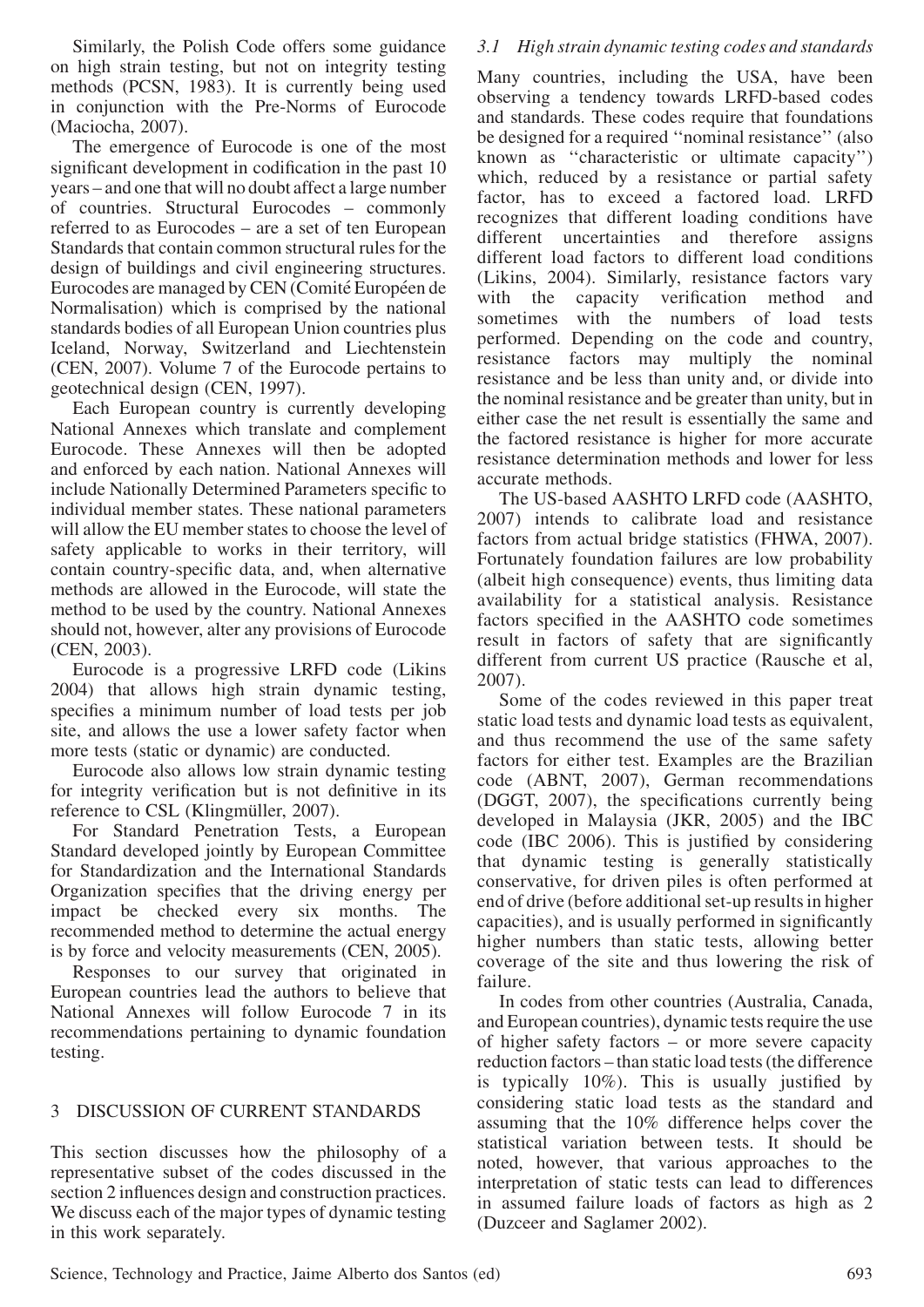Documents such as the Australian code (SAA, 1995), Eurocode 7 (CEN, 1997), German (DGGT, 2007) and Swedish (SNRA, 2004) industry recommendations, ASCE (1996) and PDCA (2001) allow lower safety factors (or less severe capacity reduction factors) depending on the amount of load testing performed. The more testing, and the more accurate the testing method, the lower the global safety factor for design. While additional testing increases the overall reliability of the foundation, the use of a lower safety factor results in a less conservative design. The reduction in total construction costs is usually significant, offsetting the costs of additional testing (see Appendix B for an example). While in some countries there is no specification determining how much testing is to be performed, codes or recommendations of others – Brazil, Canada, China and Germany among them – recommend a certain percentage of piles to be tested. Rather than a percentage, Eurocode 7 recommends a certain number of piles to be tested. The fixed number recommendation leads to percentages of tested piles that are naturally much higher in small projects than in large ones.

### 3.2 Low strain dynamic testing and crosshole sonic logging codes and standards

The past decade has seen an ever growing awareness of the need to verify the structural integrity of foundation elements, particularly drilled and cast in place foundations, which cannot be visually inspected prior to concreting and that are installed by an ever increasing variety of equipment and construction methods. This has translated into an increased number of documents that recommend or specify pulse echo or CSL procedures.

France should be noted for including both time domain and frequency domain analysis among its standard procedures (AFNOR, 1994).

To the extent that our research could determine, the only normative document for performing CSL before 2002 was the French norm (AFNOR, 2000). The adoption of D6760 (ASTM, 2002) has given the foundations industry another standard for performing this test, and one that has been referred to by several respondents of our survey as the de facto standard in their countries.

# 3.3 SPT energy measurements codes and standards

The only significant documents identified by our research that specify force and velocity measurements for energy calibration of SPT tests are ASTM standards (ASTM 1999, 2004 and 2005) and the European Standard jointly developed with ISO (CEN, 2005). In the US, however, a number of State Highway Departments (Ohio, Minnesota, and others) require in their construction specifications the periodic calibration of the SPT equipment.

# 4 CONCLUSIONS AND FUTURE OUTLOOK

While we have attempted to research multiple countries and present a comprehensive review, the results presented herein are by no means exhaustive, and omissions of nations where pertinent documents exist may easily have occurred. We trust, however, to have provided a useful resource for practitioners and for individuals interested in contributing to the development of standard documents in their countries.

In general, responses to our survey have revealed several codes that permit or encourage the practice of dynamic foundation testing and the widespread use of standards for properly conducting the tests.

Where national standards or specifications are lacking for one or more dynamic testing method, the industry in the vast majority of countries surveyed (e.g. Brazil, Egypt, Honk Kong, Indonesia, Kuwait, Mexico, Philippines, Qatar, Saudi Arabia, Thailand, Vietnam) adopt ASTM standards as the minimum requirements for proper test execution.

Looking into the future, of significant importance are the trend towards LRFD based codes and the acceptance of dynamic testing by the unified European code. The latter could gives impetus to more widespread practice of dynamic testing in various countries in Europe.

The authors foresee a continuation of the trend towards codes that allow lower safety factors (or higher resistance factors) when more testing is conducted, thus giving the industry an opportunity to realize the advantages of enhanced dynamic testing programs.

Where force and velocity measurements for energy calibrations of SPT tests are concerned it is expected that the adoption of EN ISO 224760-2 (CEN 2005) by European countries will increase reliance on these measurements for calibration of SPT tests.

On the integrity testing front, the number of codes and specifications pertaining to crosshole sonic logging is still relatively small. The authors attribute this – at least in part – to the still relatively recent adoption of the ASTM document that normalizes CSL procedures (ASTM, 2002). In contrast, the ASTM code that standardizes high strain dynamic testing was first adopted in 1986. The authors believe that, in the coming decades, crosshole sonic logging specifications and codes will rapidly become more common around the world.

We are encouraged by the fact that the survey of dynamic foundation testing codes and standards has confirmed the prediction (Beim, J. et al, 1998) of emergence of many new, normative documents in this field. We expect this positive trend to continue in the years to come.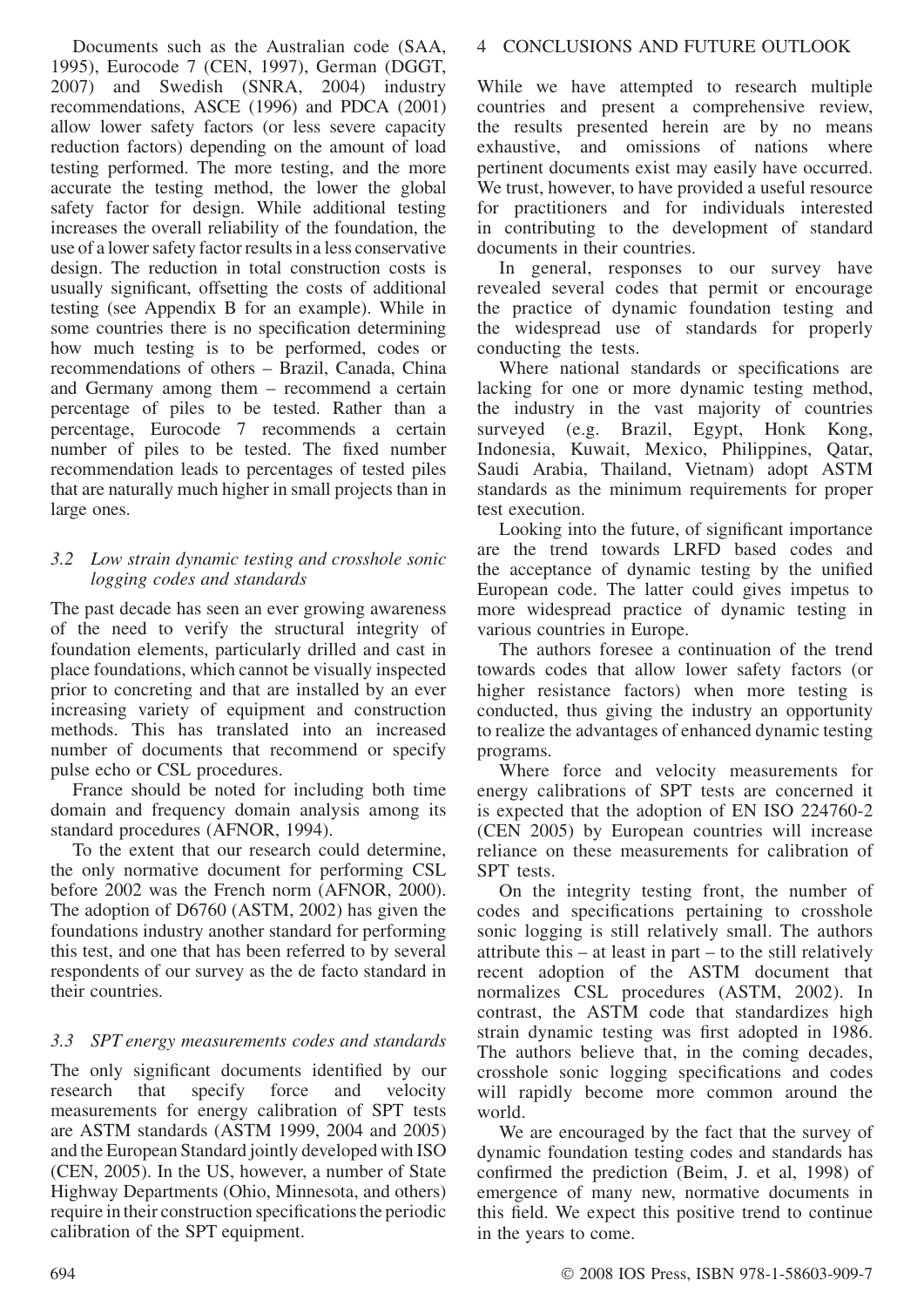The authors thank the following respondents (listed in alphabetical order of country of practice) to the survey included in Appendix A. This paper would not have been written without their valuable contributions: Carlos A. Prato, National University of Córdoba, Argentina; Alex Gibson, Geoforce Pty Ltd, Australia; William Chambers, Leighton Abigroup Joint Venture – Gateway Upgrade Project, Australia; David Klingberg,Wagstaff Piling, Australia; Nasar Mahmoud, Bangladesh; Alessander Kormann, In Situ Geotecnia, Brazil; Don Gillepsie, British Columbia Ministry of Transportation, Canada; James (Jian Zhong) Jin, Golder Associates Ltd, Canada; MaKeGang , AnHui Electric Power Design Institute, China; Edward Liu, Fourth Harbor Engineering Co, China; Liqun Liang, Pile Dynamics, Inc., USA; M. Zhong, China; Michal, Duba Testing, Czech Republic; Rikard Skov, CPTest, Denmark; Essam El Gizawy Pile Testing of Egypt; Martin Hamman, G-Octopus, France; Ernst Niederleithinger, BAM, Germany; Oswald Klingmueller, Palanalys, Germany; Angus Kong, Fugro Technical Services, Hong Kong; W.Lee. Tse, Hong Kong; Ravikiran Vaidya, Geo Dynamics, India; Aksan Kawanda, Geotech Engineering, PT, Indonesia; Gouw Tjie-Liong, Indonesia; Henki Wibowo Ashadi, University of Indonesia; Giorgio Pezzetti, FIELD S.r.l., Italy; Gianfranco Rocchi, Studio Geotecnico Italiano, Italy; Todo Hiroaki, Japan; Aly A. Mohamed and George J. Bakas, Edrasis Middle East, Kuwait; Teh Kim Ong, T Testing Engineers, Malaysia; Antonio Mendez, Mexico; Walter I. Paniagua, PILOTEC, Mexico; Francisco Blanco, Tecnosuelo SA de CV, Mexico; Oluwatoyin Omole, Foundation Construction Ltd, Nigeria; Gerry Reyes, Philtech, Philippines; Amadeusz Maciocha, PMC Polska Sp. z o.o., Poland; Ghaleb Al-Zubi, ACES, Qatar; C. Anbalagan, Gulf Consult, Saudi Arabia; Al Griffith, Saudi Aramco, Saudi Arabia; Carl-John Grävare, Palanalys, Sweden; Pavel Žvanut, Slovenia; Gorazd Strnisa, SLP, Slovenia; Rafael Gil and Jose´ L. Arcos, Kronsa, Spain; Thanabat Uaworakunchai, STS Instruments Co., Ltd, Thailand; Matthew Julien, TTPlan, Trinidad and Tobago, Rolando P. Rosano Capital Signal Co., Ltd, Trinidad and Tobago; Peter Kennedy, Tiscali, UK; Jon Ball, Roger-Bullivant, UK; Bui Hoang Duong, Vietnam; Nguyen Van Thinh, Building Science & Technology, Vietnam; Nguyen Viet Tuan, IBST-Vietnam; Duong Hiep, Vietnam; N.M Toan, Vietnam.

#### REFERENCES

AASHTO (1999) American Association of State Highway Officials. ''Standard Methods of Test for High-Strain Dynamic Testing of Piles'' AASHTO T198-93, Washington DC, USA.

- AASHTO (2003) American Association of State Highway Officials. ''Standard Specification for Highway Bridges 16<sup>th</sup> edition and interims (1997–2003)", Washington DC, USA.
- AASHTO (2007) American Association of State Highway Officials. ''AASHTO LRFD Bridge Design Specifications, Customary U.S. Units'' 4th Edition, Washington DC, USA.
- ABNT (2007) Associação Brasileira de Normas Técnicas "NBR 13208 – Estacas – Ensaio de carregamento dinaˆmico – R06/ 2007'', Brazil (in Portuguese).
- AFNOR (1993) Association Française de Normalisation. "NF P94-160-2 Sols: reconnaissance et essais – Auscultation d'un élément de fondation – Partie 2: méthode par réflexion'', France (in French).
- AFNOR (1994) Association Francaise de Normalisation ''NF-P94-160-4 Sols: reconnaissance et essais – Auscultation d'un élément de fondation – Partie 4: méthode par impédance", France (in French).
- AFNOR (1997) Association Française de Normalisation. "XP P94-152 Sols: reconnaissance et essais – Essai de chargement dynamique axial d'un élément de fondation profonde", France (in French).
- AFNOR (2000) Association Française de Normalisation. "NF P94-160-1 Sols: reconnaissance et essais – Auscultation d'un élément de fondation – Partie 1 : méthode par transparence'', France (in French).
- ASCE (1996) American Society of Civil Engineers. ''Standard Guidelines for the Design and Installation of Pile Foundation'' (ASCE 20-96), Reston, VA, USA.
- ASTM (1998) ''The History of ASTM International''. http://www.astm.org/IMAGES03/Century\_of\_Progress.pdf.
- ASTM (1999) Standard D1586-99 ''Standard Test Method for Penetration Test and Split-Barrel Sampling of Soils.'' ASTM International, West Conshohocken, PA, www.astm.org, USA.
- ASTM (2000) Standard D4945-00 ''Standard Test Method for High-Strain Dynamic Testing of Piles.'' ASTM International, West Conshohocken, PA, www.astm.org, USA
- ASTM (2002) Standard D6760-02 ''Standard Test Method for Integrity Testing of Concrete Deep Foundations by Ultrasonic Crosshole Testing.'' ASTM International, West Conshohocken, PA, www.astm.org, USA.
- ASTM (2004) Standard D6066-96 ''Standard Practice for Determining the Normalized Penetration Resistance of Sands for Evaluation of Liquefaction Potential.'' ASTM International, West Conshohocken, PA, www. astm.org, USA.
- ASTM (2005) Standard D4633-05 ''Standard Test Method for Energy Measurement for Dynamic Penetrometers.'' ASTM International, West Conshohocken, PA, www.astm.org, USA.
- ASTM (2007) Standard D5882-07 ''Standard Test Method for Low Strain Integrity Testing of Piles.'' ASTM International, West Conshohocken, PA, www.astm.org, USA.
- BIS (2001) Bureau of Indian Standards. IS 14893(Part 0/ Sec 0):2001 "Guidelines for non-destructive integrity testing of piles'' , India.
- Beim, J., Grävare, C. J., Klingmüller, O., De-Oing, L. amd Rausche, F. (1998) ''Standardization and Codification of Dynamic Pile Testing, a Worldwide Review''. Deep Foundations Institute, USA.
- British Columbia Ministry of Transportation. (2007) ''Bridge Standards and Procedures Manual vol. 1'', Canada.
- CEN (1997) European Committee for Standardisation ''Eurocode 7: Geotechnical design'', Brussels, Belgium.
- CEN (2003) European Committee for Standardisation. ''Policy and Guidelines Procedures for CEN/EC 250 Structural Eurocodes'', Brussel, Belgium.
- CEN (2007) ''European Committee for Standardisation''. http:// www.cen.eu/cenorm/aboutus/structure+/nationalmembers/ index.asp.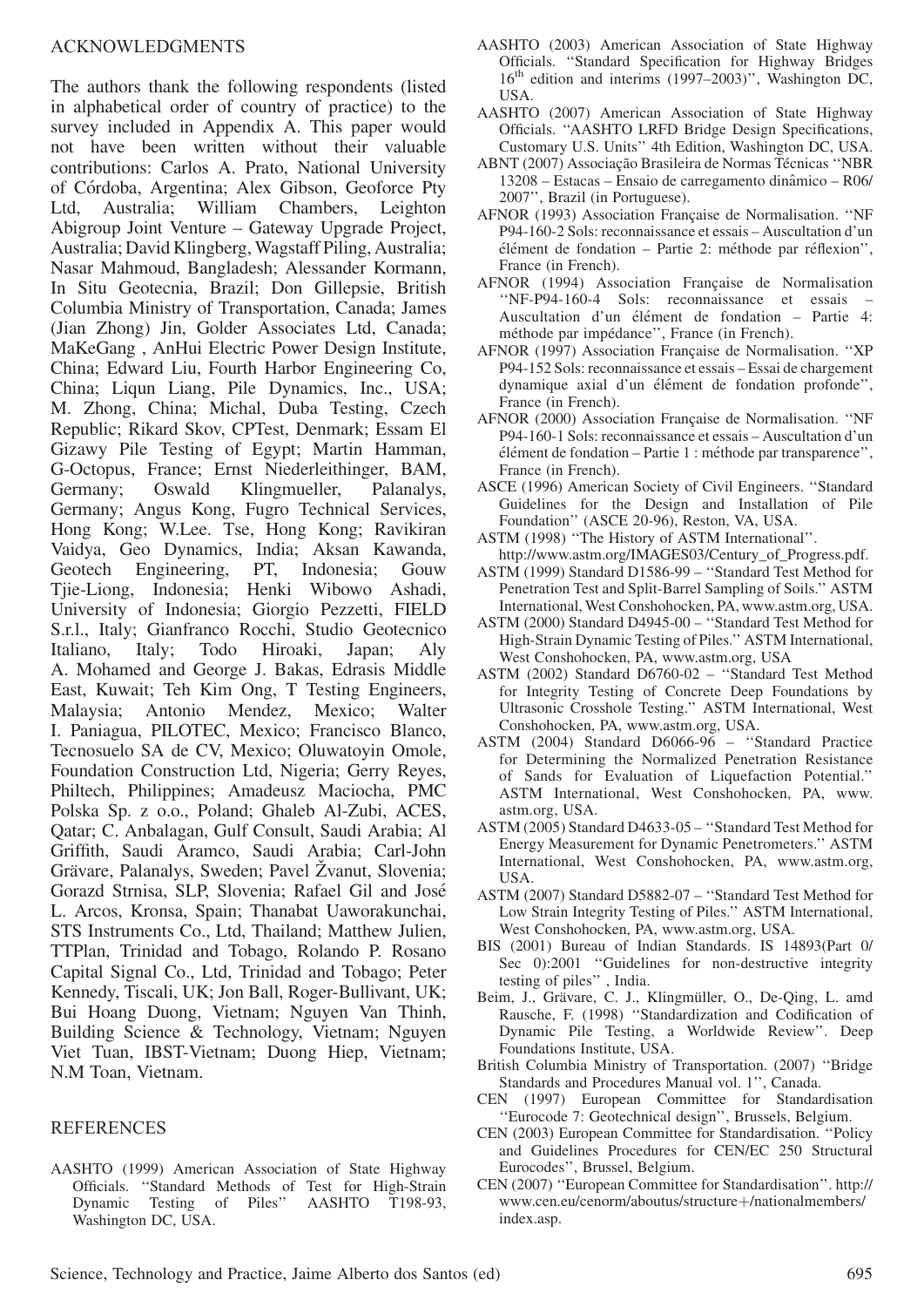- CEN (2005) ''European Committee for Standardisation. EN ISO 22476-2:2005 Geotechnical investigation and testing — Field testing — Part 2: Dynamic probing'', Brussels, Belgium.
- CSA (2006) Canadian Standard Association, ''Canadian High-way Bridge Design Code CAN/CSA-S6-06'', Canada.
- Chabot, C. L. (2007) ''Structural Engineering Codes and Standards in the United States, an Overview.'' Structure Magazine, Vol. 14 No. 8, August 2007, p.63, USA.
- Chambers, W. (2007) Personal communication.
- DGI (1998) ''Danish Geotechnical Institute Code of Practice for foundation engineering DS415'', 1998-04-02, Denmark.
- DFI (1997) Deep Foundation Institute ''Inspector's Manual for Driven Pile Foundations.'' USA.
- DFI (2004) Deep Foundation Institute. ''Manual for Non Destructive Testing and Evaluation of Drilled Shafts.'' USA.
- DGGT (2007) German Society of Geotechnics. "EA Pfähle", Germany (in German).
- Duzceer, R. and Saglamer, A. (2002) ''Evaluation of Pile Load Tests Results''. Proceedings of the Ninth International Conference on Piling and Deep Foundations, Nice, June 3–5, 2002, pp 637–644. Presses de l'école nationale des ponts et chausses, France.
- FHWA (2007) Federal Highway Administration, ''Load and Resistance Factor Design''. http://www.fhwa.dot.gov/crt/ lifecycle/lrfd.cfm.
- Gillespie, D. (2007) Personal communication.
- Goble, G.G. (2000) ''LRFD design codes for pile foundations A review''. Application of Stress-Wave Theory to Piles, Niyama & Beim (eds.), Balkema, Rotterdam, The Netherlands.
- Grävare, C.J. (2007) Personal Communication.
- ICE (2007) Institution of Civil Engineers. ''Specification for piling and embedded retaining walls'', 2nd edition, London, UK.
- IBC (2006) ''International Building Code''. Falls Church, VA, USA.
- ICE (2007) Institution of Civil Engineers ''specification for piling and embedded retaining walls",  $2<sup>nd</sup>$  edition, London, UK
- JKR (2005) Jabatan Kerja Raya, Public Works Department of the Government of Malaysia. Research Report No: JKR 20601-LK-0096-GT-05 (Dec 2005): Vol I: ''Guidelines for Installation and Quality Control of Driven Piles using High Strain Dynamic Pile Test''. Vol III: Specifications For High Strain Dynamic Pile Testing, Malaysia.

Klingmüller, O. (2007) Personal communication.

- Likins, G. E., (August, 2004) ''Pile Testing Selection and Economy of Safety Factors''. Current Practices and Future Trends in Deep Foundations, Geotechnical Special Publication No. 125, DiMaggio, J. A., and Hussein, M. H., Eds, American Society of Civil Engineers: Reston, VA, USA; 239–252.
- Liu, E. (2007) Personal Communication.
- Maciocha, A. (2007) Personal Communication.
- México DF, Gobierno Del Distrito Federal (2004) "Normas Técnicas Complementarias Del Reglamento De Construcciones Para El Distrito Federal 2004 1", México (in Spanish).
- MOST (1988) Ministry of Surface Transport. ''Specification from the Indian Roads Congress''. MOST Specifications-IRC Section: 1100, India.
- NRCC (2005) National Research Council Canada. ''National Building Code of Canada''.
- PDCA (2001) Pile Driving Contractors Association. ''Recommended Design Specifications for Driven Bearing Piles'' Third Edition, USA.
- PDCA (2007) ''Pile Driving Contractors Association. Installation Specification for Driven Piles'', USA.
- PCSN (1983) Polish Commitee of Standard and Normalisation PN-83/ B-02482 "Nośność pali i fundamentów palowych."

(Foundations Bearing capacity of piles and pile foundations), Poland (in Polish).

- Prato, C. A. (2007) Personal communication.
- QCS (2002) ''Qatar Construction Specifications Section 4 Part 11'', Qatar.
- Rausche, F., Likins G. and Hannigan, P. (2007) ''Capacity Confusions in 2007''. GRL and PDI Newsletter, April 2007, Cleveland, OH, USA.
- RCHBPP (2006) Research Center for Housing, Building and Physical Planning. ''Egyptian Code for Soil Mechanics and Foundations'', vol. 4, Egypt.

Reyes, G. (2007) Personal communication.

- SAA (1995) Standards Association of Australia, ''Australian Standard Piling Code AS2159-1995 Piling – Design and installation code'', Australia.
- Swedish Commission on Pile Research (1992) ''IVA Palkommissionen Rapport 89'', Sweden (in Swedish).
- Swedish Geotechnical Institute (1993) "Pålgrundläggnings-handboken". (Piling handbook), Sweden (in Swedish).
- SNRA (2004) Swedish National Road Administration. ''Swedish Road Department Code'' (Bro 2004) BR094, Sweden.
- USACOE (1993) US Army Corps of Engineers. ''Design of Pile Foundations (Technical Engineering and Design Guides as Adapted from the US Army Corps of Engineers, No. 1)'', American Society of Civil Engineers, New York, USA.
- Vaidya, R. (2007) Personal communication.
- VMC (2005a) Vietnam Ministry of Construction. TCXDVN 359: 2005, Vietnam.
- VMC (2005b) Vietnam Ministry of Construction. TCXDVN 358: 2005, Vietnam.
- WV DOT (2003) West Virginia Department of Transportation. ''Supplemental Specifications to accompany the 2000 edition of the Standard Specifications Roads and Bridges'', West Virginia, USA.

### APPENDIX A

- 1) Is there a National Code in your country that pertains to or has a chapter relevant to Foundations?
- 2) If you answered yes to question 1, is the code enforced by the government?
- 3) If there is no National enforceable code, are there non-governmental industry standards, specifications, guidelines or recommendations followed by the foundations industry?
- 4) If you are in Europe, do you need to comply with Eurocode?
- 5) In your country, which codes, standards, specifications, guidelines or recommendations, if any, deal with (please list complete name of code, with year of last revision. List as many as applicable):
	- 1. high strain dynamic foundation testing (PDA)
	- 2. low strain dynamic foundation testing (PIT, pulse echo testing)
	- 3. cross hole sonic logging (CSL)
	- 4. energy measurements of SPT hammers
- 6) If your country does not have a code, standard or specification dealing specifically with foundation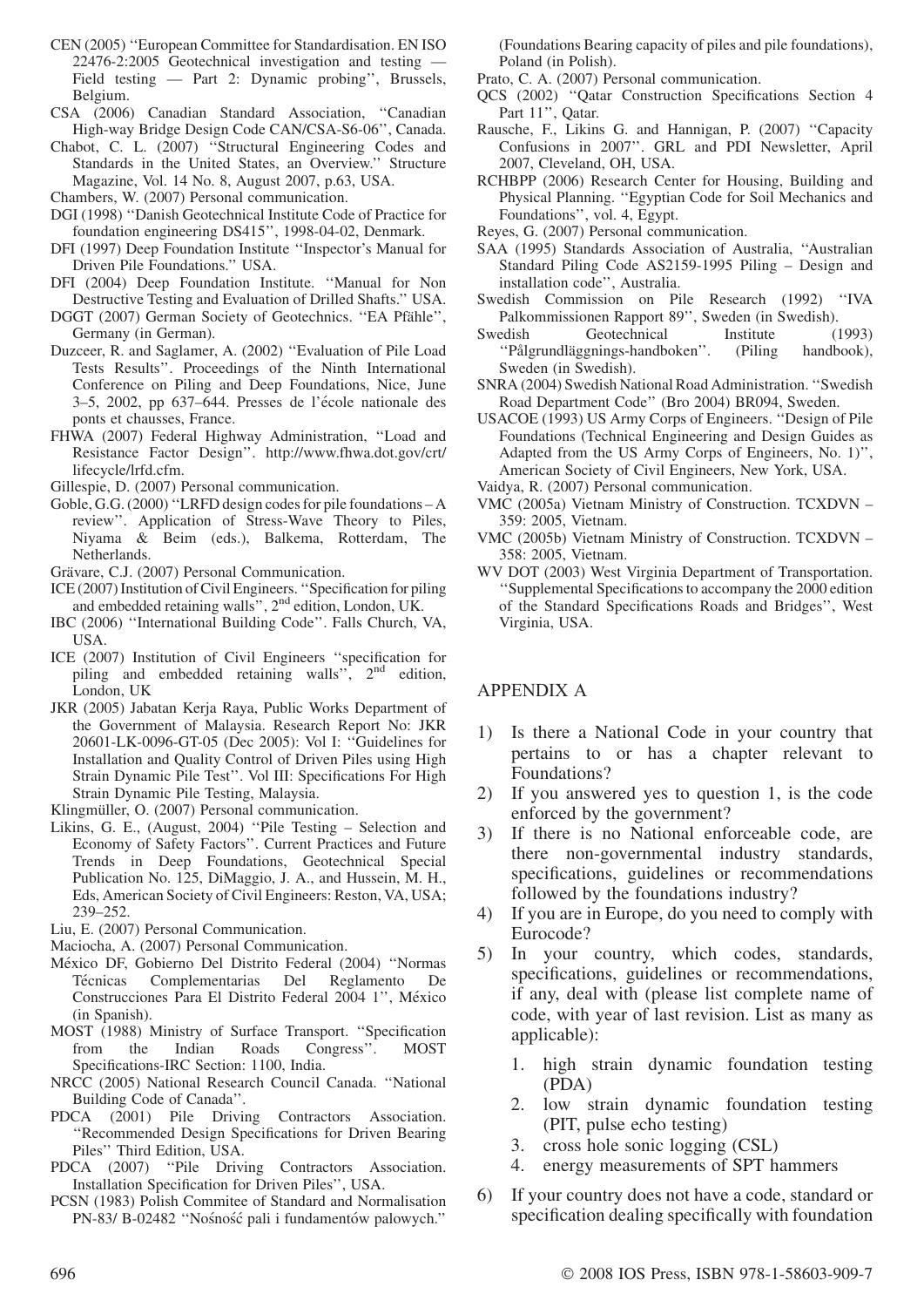testing procedures, do you use a US-based or UK-based standard, or a standard from another country (please specify the country or code used), instead?

7) Do you have comments on the subject of codes and standards that you would like to contribute?

#### APPENDIX B

A global factor of safety in LRFD is the combination of reduced resistance (relative to the nominal or characteristic resistance determined in a load test) and increased loads. Lower global safety factors are not just an abstract idea, but have serious cost savings consequences, as shown in the example based on the USA-based PDCA design code (PDCA, 2001). That code specifies a safety factor for each different method of capacity assessment.

Consider a 2000 ton column load and a 200 ton ultimate pile capacity per pile. For each capacity evaluation method a pile design load is computed by dividing 200 tons bythe corresponding factor of safety. The required number of piles is the total column load divided by the pile design load, as shown in Table 2.

Table 2: Foundation design based on PDCA specification

| Method                 | Factor of | Design | Number   |
|------------------------|-----------|--------|----------|
|                        | Safety    | Load   | of piles |
|                        |           | (tons) | required |
| Dynamic formula        | 3.5       | 57     | 35       |
| Wave Equation          | 2.5       | 80     | 25       |
| 2% dynamic testing     | 2.1       | 95     | 21       |
| 10% dynamic testing    | 1.9       | 105    | 19       |
| $0.5\%$ static testing | 2.0       | 100    | 20       |
| 2% static testing      | 1.8       | 111    | 18       |
| 15% dynamic test plus  | 1.65      | 121    | 17       |
| one static test        |           |        |          |

Percentages are number of tested piles per total piles on site.

In this example, a higher percentage of tested piles and the use of a more reliable capacity evaluation method result in fewer piles. Reductions of up to 50% in the required number of piles per column are shown. In a large structure with multiple columns reductions of this magnitude could yield significant savings in total foundation costs. In codes that adopt a similar philosophy (Eurocode 7, Australia) adding extra tests not only results in safer foundation but, for larger projects in particular, also in the lowest cost foundation as well.